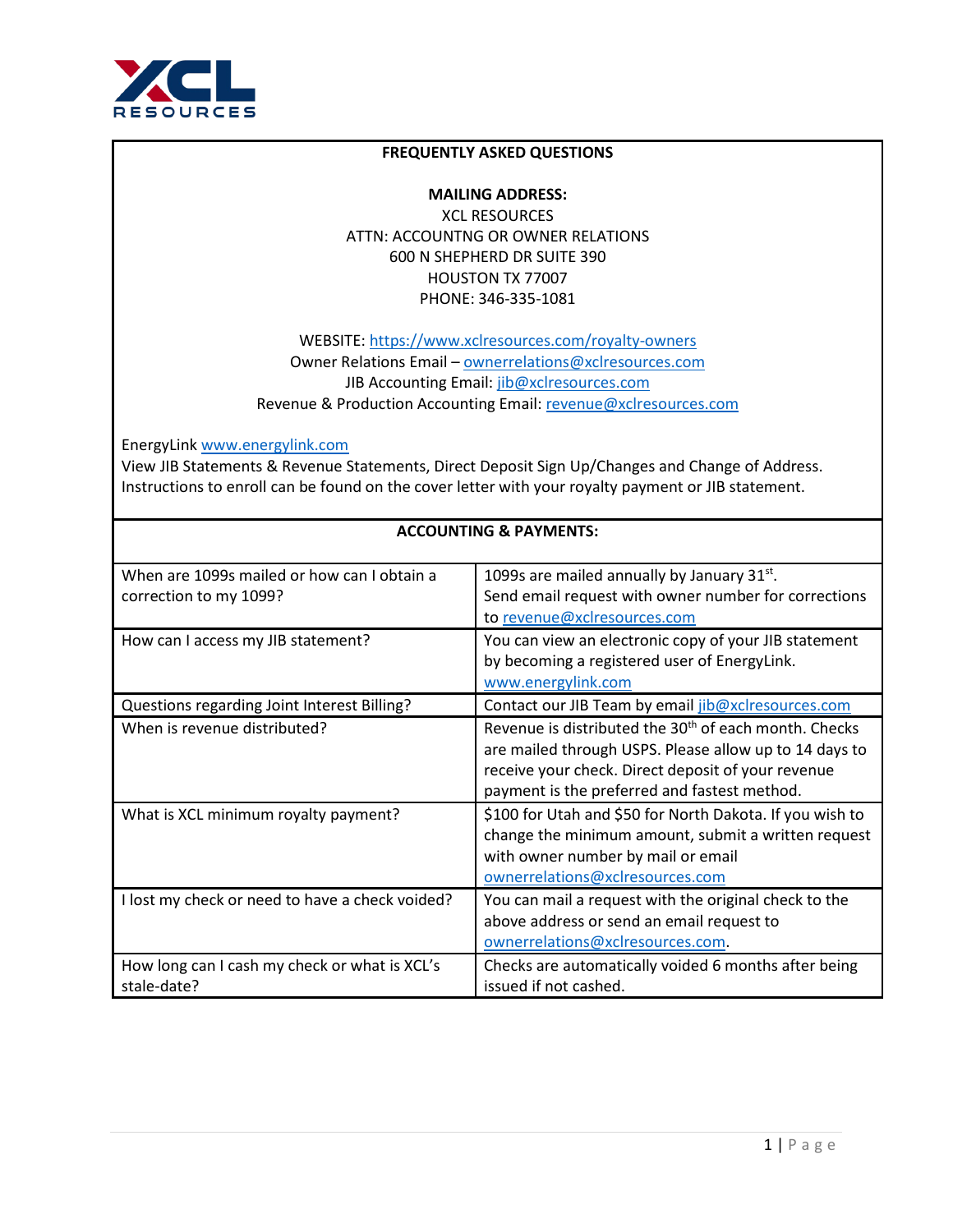

| Is Direct Deposit available?                                                                                   | Yes, you can sign up by completing the Direct Deposit<br>Form. A voided check or a letter from the bank is<br>required. You can return by mail or email<br>ownerrelations@xclresources.com.<br>If you are a registered user of EnergyLink<br>(www.energylink.com), you can complete the<br>enrollment online. One check must be issued<br>to enroll online. |
|----------------------------------------------------------------------------------------------------------------|-------------------------------------------------------------------------------------------------------------------------------------------------------------------------------------------------------------------------------------------------------------------------------------------------------------------------------------------------------------|
| How long does it take for direct deposit to be set<br>up?                                                      | Allow up to 60 days for processing. You may receive a<br>call from EAG Services (3 <sup>rd</sup> party vendor) to validate<br>your information. You will continue to receive checks<br>until the setup is complete.                                                                                                                                         |
| I need to update my ACH/Direct Deposit                                                                         | Complete the Direct Deposit Form<br>You can return by mail or email to<br>ownerrelations@xclresources.com<br>If you are a registered user of EnergyLink,<br>www.energylink.com, you can complete the<br>changed online.<br>EAG Services (3rd party vendor) may contact<br>you to validate our information.                                                  |
| Is a W-9 required to be paid?                                                                                  | Yes, please complete a W9 to be set up as a payee.<br>Return the completed, sign W9 by mail or email<br>ownerrelations@xclresources.com.                                                                                                                                                                                                                    |
| How can I view my revenue statements?                                                                          | You can become a registered user of EnergyLink<br>(www.energylink.com) to view your statements.<br>Additional questions regarding the statement, you can<br>send a request with your owner number to<br>revenue@xclresources.com.                                                                                                                           |
| Why is my check lower this month?                                                                              | Many factors can affect your payment including well is<br>shut in, production decline, PPA (prior period<br>adjustments), price decline, market conditions, etc.<br>Email revenue@xclresources.com for additional<br>questions.                                                                                                                             |
| Why is someone with the same interest being<br>paid differently than me?                                       | Ownership may not be equal, different royalty rates,<br>or an owner may have acquired additional ownership.<br>Email ownerrelations@xclresources.com for additional<br>questions.                                                                                                                                                                           |
| What if I have specific questions regarding<br>production or need further information on the<br>check details? | Send email request with owner number to<br>revenue@xclresources.com.                                                                                                                                                                                                                                                                                        |
| Where can I review the status of a well?                                                                       | Visit the Division of Utah Oil & Gas<br>https://oilgas.ogm.utah.gov/oilgasweb/                                                                                                                                                                                                                                                                              |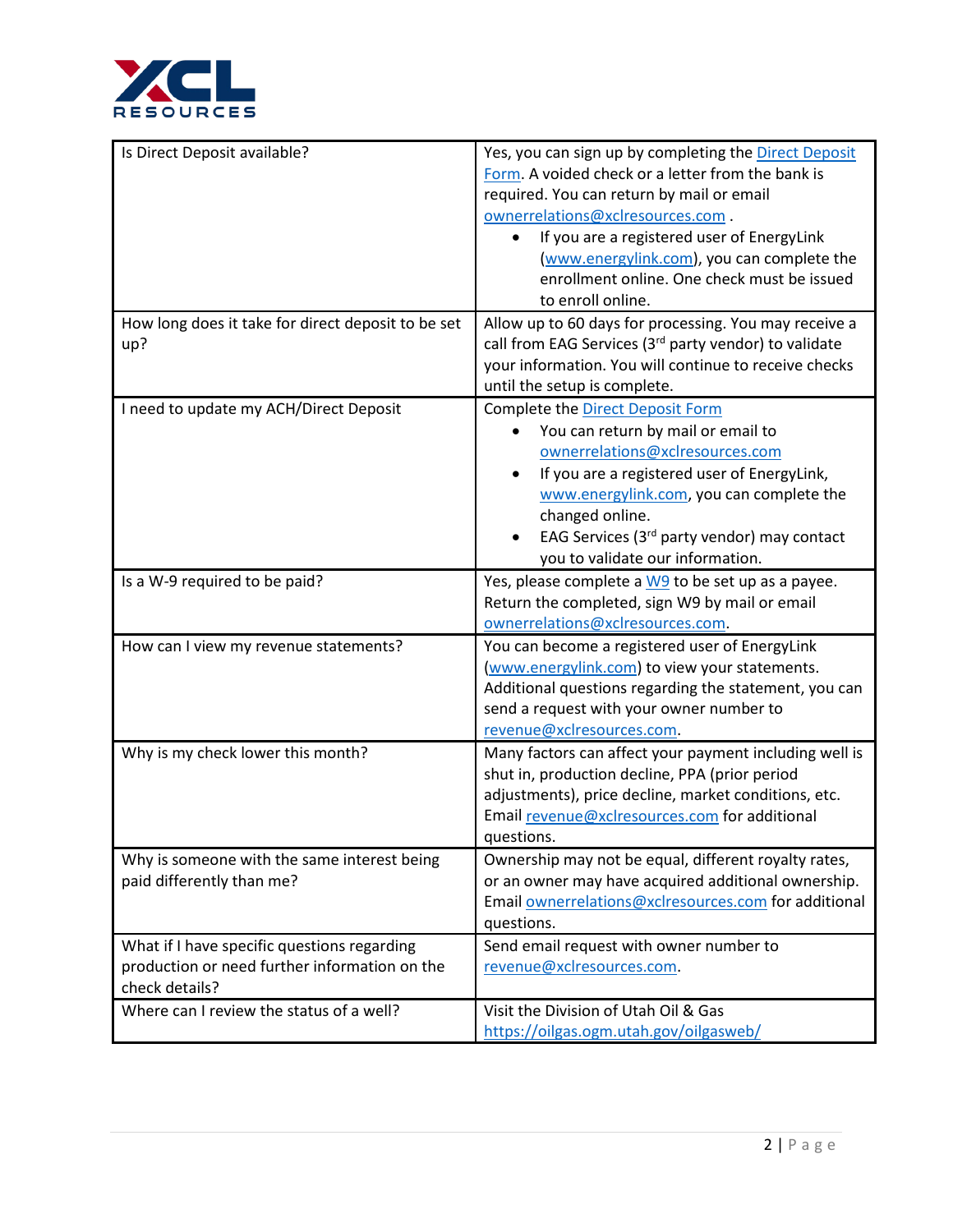

| <b>DIVISION ORDERS</b>                                                    |                                                                                                                                                                                                                                                                                                                                                                                                                                                                                                                                                     |
|---------------------------------------------------------------------------|-----------------------------------------------------------------------------------------------------------------------------------------------------------------------------------------------------------------------------------------------------------------------------------------------------------------------------------------------------------------------------------------------------------------------------------------------------------------------------------------------------------------------------------------------------|
| How do I change my<br>address:                                            | All change of address requires a written request. You can complete the<br>Change of Address form and return the signed form by mail or email to<br>ownerrelations@xclresource.com<br>Registered users of EnergyLink (www.energylink.com) can submit<br>change of address online<br>If you are signing the division order, you can reflect the correct<br>address on the signed division order                                                                                                                                                       |
| How do I locate my owner<br>number?                                       | Division order<br>Check stub<br>1099                                                                                                                                                                                                                                                                                                                                                                                                                                                                                                                |
| What is a division order?                                                 | A division order is a document that shows your decimal interest, interest<br>type in a well, well name, property location of well, your owner information<br>and if applicable, any title requirements. Division orders are sent once a well<br>has reached first sales and proceeds are being distributed. A division order<br>can also be sent when a transfer of interest occurs or a change to your<br>interest. You should keep a copy for your records and return a signed copy<br>by mail or email to <b>ownerrelations@xclresources.com</b> |
| Do I need to sign the<br>division order? Does it<br>need to be notarized? | Yes, please sign the division order and return to XCL by mail or email to<br>ownerrelations@xclresources.com. The division order does not require<br>notarization. If your address is not correct, please correct on the signed<br>division order.                                                                                                                                                                                                                                                                                                  |
| What if find a discrepancy<br>in my interest?                             | Email ownerrelations@xclresources.com or call with your owner number and<br>provide details of the discrepancy.                                                                                                                                                                                                                                                                                                                                                                                                                                     |
| Why am I in suspense and<br>not receiving revenue?                        | Payments may be suspended for multiple reasons including missing Tax ID,<br>inadequate address, notice of death, outstanding title requirements<br>requiring further documentation to confirm ownership. To inquire on the<br>suspense reason, send request with owner number to<br>ownerrelations@xclresources.com                                                                                                                                                                                                                                 |
| How do I submit curative<br>documents?                                    | Send the document including your owner number by mail or email<br>ownerrelations@xclresources.com.                                                                                                                                                                                                                                                                                                                                                                                                                                                  |
| How do I notify owner is<br>deceased?                                     | Notify by mail or email <b>ownerrelations@xclresources.com</b> . Please include a<br>copy of the death certificate and owner number.                                                                                                                                                                                                                                                                                                                                                                                                                |
| How do I notify XCL of an<br>ownership change?                            | Notify by mail or email ownerrelations@xclresources.com with the required<br>documents (recorded copy of the deed or conveyance, trust documents, etc)<br>and include your owner number. All documents must be file of record in the<br>county where the property is located.                                                                                                                                                                                                                                                                       |
| How do I change my<br>name?                                               | You can complete the Name Change/Change of Address form and send by<br>mail or email ownerrelations@xclresources.com. Individuals need to submit<br>a copy of marriage certificate or divorce decree. Companies will need to<br>submit certificate of name change or certificate of merger.                                                                                                                                                                                                                                                         |